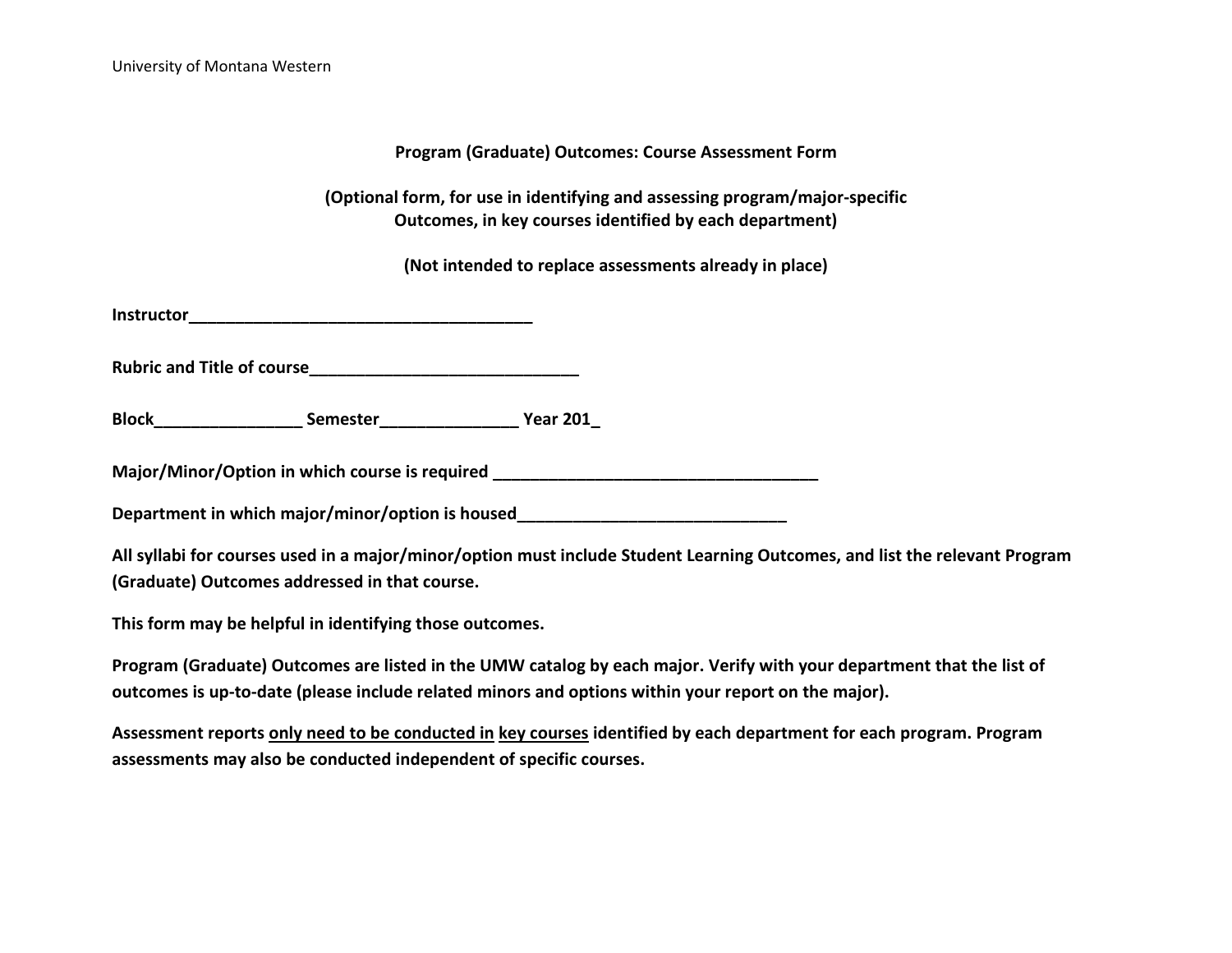**Some departments have already designed methods of assessing programs. The format listed below is a simple means of assessing program-specific outcomes. It is not intended to replace more comprehensive assessments already used by departments.**

| <b>Student Learning Outcomes [SLO]</b><br>(4-8 outcomes may be adequate) | Achieved by what<br>percentage of<br>students?<br>(10, 20, 30, 40, 50,<br>etc.) | Program (Graduate) Outcomes addressed<br>in this course<br>[Not all Student Learning Outcomes need to<br>be paired with a Program Outcome]<br>[You can list as many Program Outcomes as<br>are relevant, but you only need to include<br>assessment data on the one-three outcomes<br>that are covered in the greatest depth in this<br>course] | Achieved by what<br>percentage of<br>students?<br>(10, 20, 30, 40, 50,<br>etc.) |
|--------------------------------------------------------------------------|---------------------------------------------------------------------------------|-------------------------------------------------------------------------------------------------------------------------------------------------------------------------------------------------------------------------------------------------------------------------------------------------------------------------------------------------|---------------------------------------------------------------------------------|
|                                                                          |                                                                                 |                                                                                                                                                                                                                                                                                                                                                 |                                                                                 |
|                                                                          |                                                                                 |                                                                                                                                                                                                                                                                                                                                                 |                                                                                 |
|                                                                          |                                                                                 |                                                                                                                                                                                                                                                                                                                                                 |                                                                                 |
|                                                                          |                                                                                 |                                                                                                                                                                                                                                                                                                                                                 |                                                                                 |
|                                                                          |                                                                                 |                                                                                                                                                                                                                                                                                                                                                 |                                                                                 |
|                                                                          |                                                                                 |                                                                                                                                                                                                                                                                                                                                                 |                                                                                 |
|                                                                          |                                                                                 |                                                                                                                                                                                                                                                                                                                                                 |                                                                                 |
|                                                                          |                                                                                 |                                                                                                                                                                                                                                                                                                                                                 |                                                                                 |
|                                                                          |                                                                                 |                                                                                                                                                                                                                                                                                                                                                 |                                                                                 |
|                                                                          |                                                                                 |                                                                                                                                                                                                                                                                                                                                                 |                                                                                 |
|                                                                          |                                                                                 |                                                                                                                                                                                                                                                                                                                                                 |                                                                                 |
|                                                                          |                                                                                 |                                                                                                                                                                                                                                                                                                                                                 |                                                                                 |
|                                                                          |                                                                                 |                                                                                                                                                                                                                                                                                                                                                 |                                                                                 |